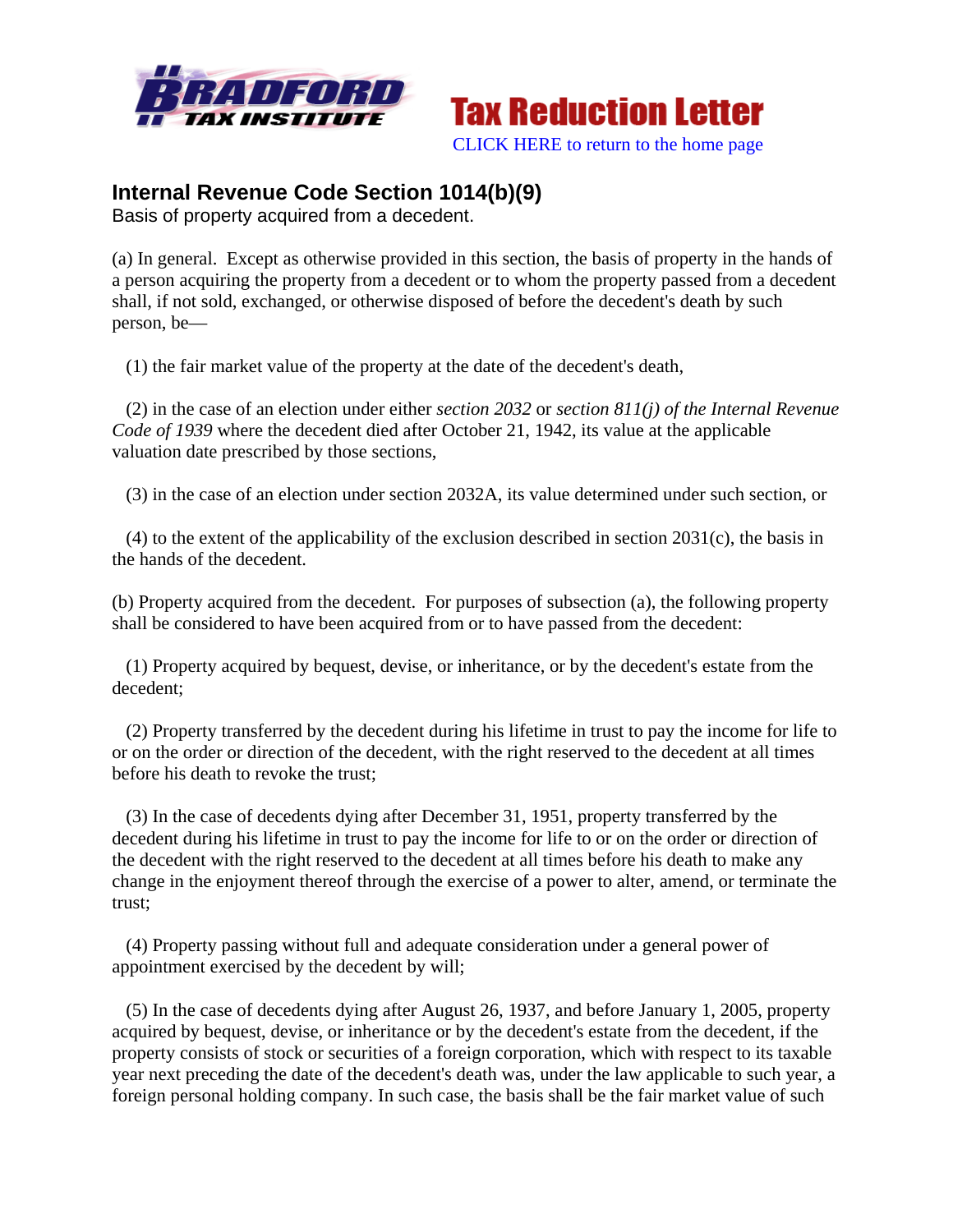property at the date of the decedent's death or the basis in the hands of the decedent, whichever is lower;

 (6) In the case of decedents dying after December 31, 1947, property which represents the surviving spouse's one-half share of community property held by the decedent and the surviving spouse under the community property laws of any State, or possession of the United States or any foreign country, if at least one-half of the whole of the community interest in such property was includible in determining the value of the decedent's gross estate under chapter 11 of subtitle B (section 2001 and following, relating to estate tax) or *section 811 of the Internal Revenue Code of 1939*;

 (7) In the case of decedents dying after October 21, 1942, and on or before December 31, 1947, such part of any property, representing the surviving spouse's one-half share of property held by a decedent and the surviving spouse under the community property laws of any State, or possession of the United States or any foreign country, as was included in determining the value of the gross estate of the decedent, if a tax under chapter 3 of the Internal Revenue Code of 1939 was payable on the transfer of the net estate of the decedent. In such case, nothing in this paragraph shall reduce the basis below that which would exist if the Revenue Act of 1948 had not been enacted;

 (8) In the case of decedents dying after December 31, 1950, and before January 1, 1954, property which represents the survivor's interest in a joint and survivor's annuity if the value of any part of such interest was required to be included in determining the value of decedent's gross estate under *section 811 of the Internal Revenue Code of 1939*;

 (9) In the case of decedents dying after December 31, 1953, property acquired from the decedent by reason of death, form of ownership, or other conditions (including property acquired through the exercise or non-exercise of a power of appointment), if by reason thereof the property is required to be included in determining the value of the decedent's gross estate under chapter 11 of subtitle B or under the Internal Revenue Code of 1939. In such case, if the property is acquired before the death of the decedent, the basis shall be the amount determined under subsection (a) reduced by the amount allowed to the taxpayer as deductions in computing taxable income under this subtitle or prior income tax laws for exhaustion, wear and tear, obsolescence, amortization, and depletion on such property before the death of the decedent. Such basis shall be applicable to the property commencing on the death of the decedent. This paragraph shall not apply to—

(A) annuities described in section 72;

 (B) property to which paragraph (5) would apply if the property had been acquired by bequest; and

(C) property described in any other paragraph of this subsection.

 (10) Property includible in the gross estate of the decedent under section 2044 (relating to certain property for which marital deduction was previously allowed). In any such case, the last 3 sentences of paragraph (9) shall apply as if such property were described in the first sentence of paragraph (9).